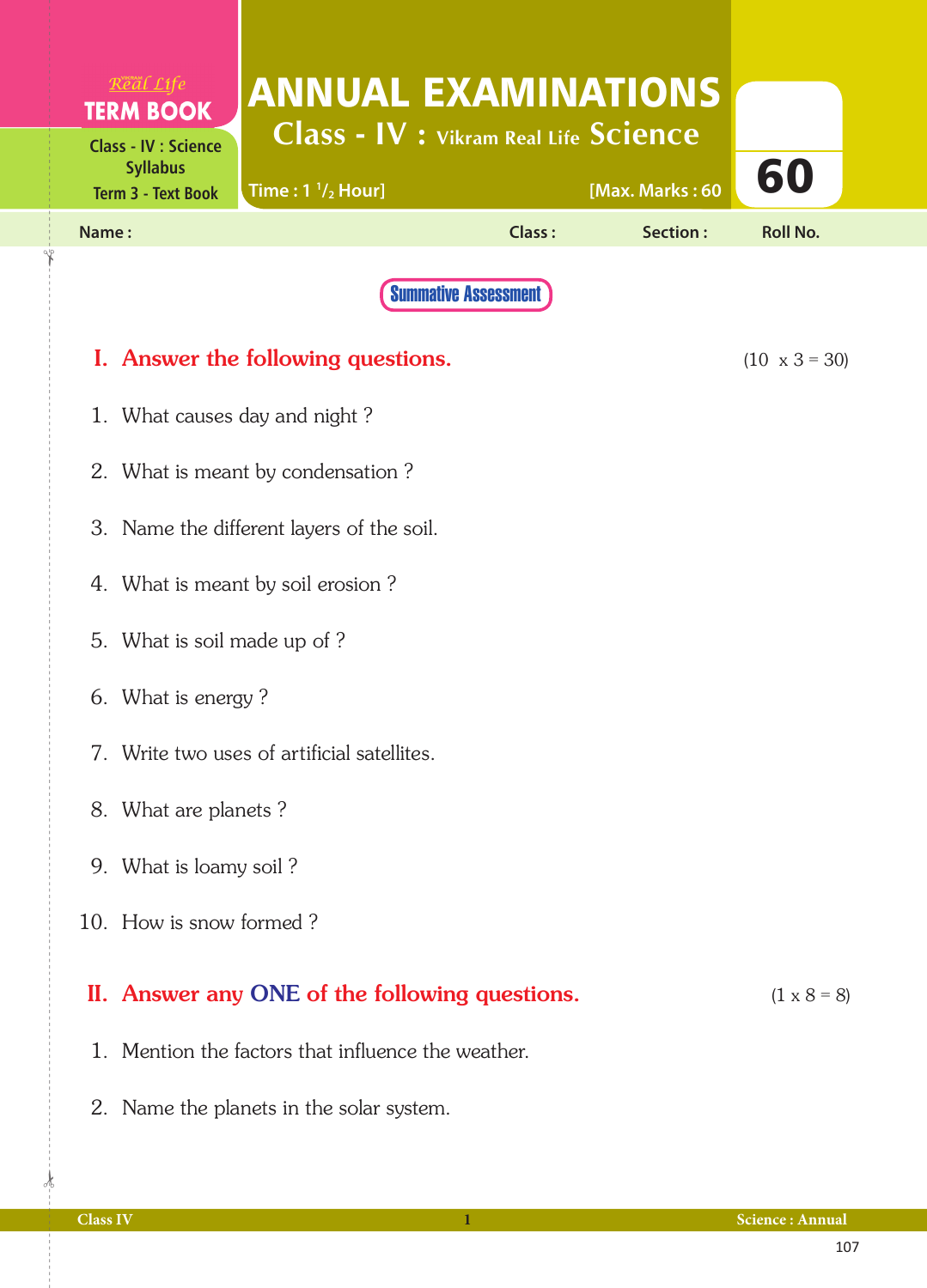| III. Answer any ONE of the following questions.               | $(1 \times 8 = 8)$ |
|---------------------------------------------------------------|--------------------|
| 1. What is meant by potential energy? Given an example.       |                    |
| 2. What are the factors that affect the evaporation of water? |                    |
|                                                               |                    |
| IV. Answer any ONE of the following questions.                | $(1 \times 8 = 8)$ |
| 1. What are the different forms of energy?                    |                    |
| 2. How can we prevent Soil Erosion?                           |                    |
|                                                               |                    |
| V. Answer any ONE of the following questions.                 | $(1 \times 6 = 6)$ |
| 1. How do the changes in the weather affect us?               |                    |
| 2. How many constellations are there in the whole sky?        |                    |

✫ ✫ ✫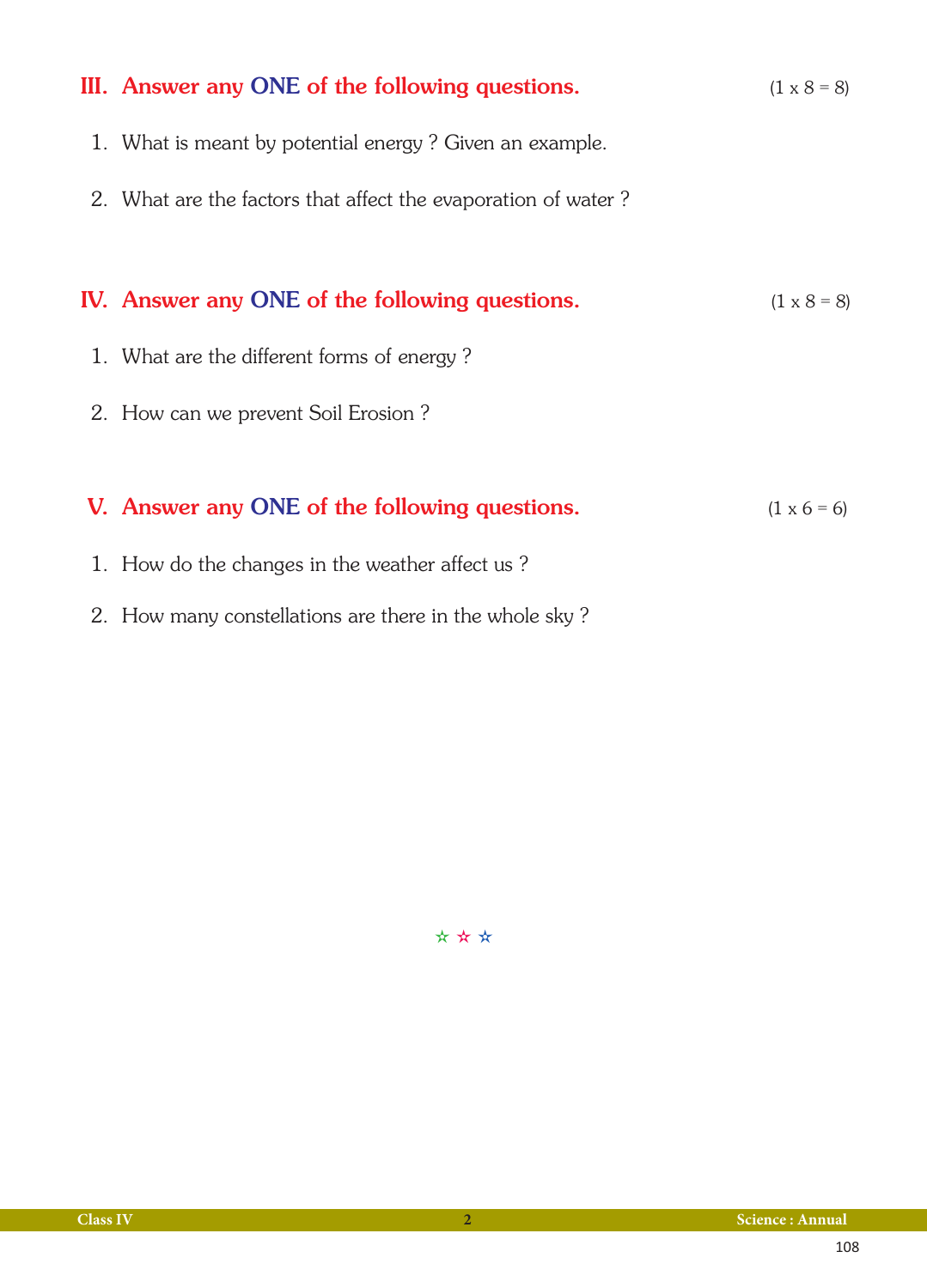| $R$ <sup>VKRAM</sup> $C$ <sub>1</sub> fe<br><b>TERM BOOK</b>                |                         |                                      |                                                                                 |        | <b>ANNUAL EXAMINATIONS</b>                                                 |                      |  |
|-----------------------------------------------------------------------------|-------------------------|--------------------------------------|---------------------------------------------------------------------------------|--------|----------------------------------------------------------------------------|----------------------|--|
| <b>Class - IV : Science</b><br><b>Syllabus</b><br><b>Term 3 - Text Book</b> |                         | Time: 1 Hour]                        | Class - IV : Vikram Real Life Science                                           |        | [Max. Marks: 40                                                            | 40                   |  |
| Name:                                                                       |                         |                                      |                                                                                 | Class: | Section:                                                                   | <b>Roll No.</b>      |  |
|                                                                             |                         |                                      | <b>Formative Assessment</b>                                                     |        |                                                                            |                      |  |
|                                                                             |                         |                                      |                                                                                 |        |                                                                            |                      |  |
|                                                                             |                         | Choose the correct answer.           |                                                                                 |        |                                                                            | $(10 \times 1 = 10)$ |  |
|                                                                             |                         |                                      | The earth receives more heat from the sun                                       |        |                                                                            |                      |  |
| a)                                                                          |                         |                                      | in the morning $\qquad \qquad$ b) in the midday $\qquad \qquad$ c) in the night |        |                                                                            |                      |  |
|                                                                             |                         |                                      | 2. Some animals in polar region go into deep sleep. It is called                |        |                                                                            |                      |  |
|                                                                             |                         | a) hibernation                       |                                                                                 |        | b) evaporation c) condensation                                             |                      |  |
|                                                                             |                         |                                      |                                                                                 |        | 3. Remains of dead animals and plants decay and mix with soil. They form ( |                      |  |
|                                                                             | a) humus                |                                      | b) gravel                                                                       |        | c) clay                                                                    |                      |  |
|                                                                             |                         |                                      | 4. The ability or capacity to do work is called                                 |        |                                                                            |                      |  |
|                                                                             | a) energy               |                                      | b) force                                                                        |        | c) electricity                                                             |                      |  |
|                                                                             |                         |                                      | 5. The _________ is the ultimate source of energy.                              |        |                                                                            |                      |  |
| a) sun                                                                      |                         |                                      | b) earth                                                                        |        | c) moon                                                                    |                      |  |
| 6.                                                                          |                         |                                      | are walls of rock and stone on the banks of rivers.                             |        |                                                                            |                      |  |
|                                                                             | a) Dams                 |                                      | b) Embankments                                                                  |        | c) Houses                                                                  |                      |  |
| 7.                                                                          |                         |                                      | is the largest planet.                                                          |        |                                                                            |                      |  |
|                                                                             | a) Mars                 |                                      | b) Neptune                                                                      |        | c) Jupiter                                                                 |                      |  |
|                                                                             |                         |                                      | 8. The number of days taken by the moon on orbit the earth is                   |        |                                                                            |                      |  |
|                                                                             | a) seven days           |                                      | b) seventeen days                                                               |        | c) twenty seven days                                                       |                      |  |
|                                                                             |                         |                                      | 9. The motor converts the electrical energy into                                |        |                                                                            |                      |  |
|                                                                             |                         | a) magnetic energy                   | b) light energy                                                                 |        | c) mechanical energy                                                       |                      |  |
|                                                                             |                         | 10. The Sputnik $-1$ was launched by |                                                                                 |        |                                                                            |                      |  |
|                                                                             |                         |                                      | a) The Americans b) The Indians                                                 |        | c) The Russians                                                            |                      |  |
|                                                                             | II. Fill in the blanks. |                                      |                                                                                 |        |                                                                            | $(10 \times 1 = 10)$ |  |
|                                                                             |                         |                                      |                                                                                 |        |                                                                            |                      |  |
|                                                                             |                         |                                      |                                                                                 |        |                                                                            |                      |  |
| 3.                                                                          |                         |                                      |                                                                                 |        |                                                                            |                      |  |

✁

✁